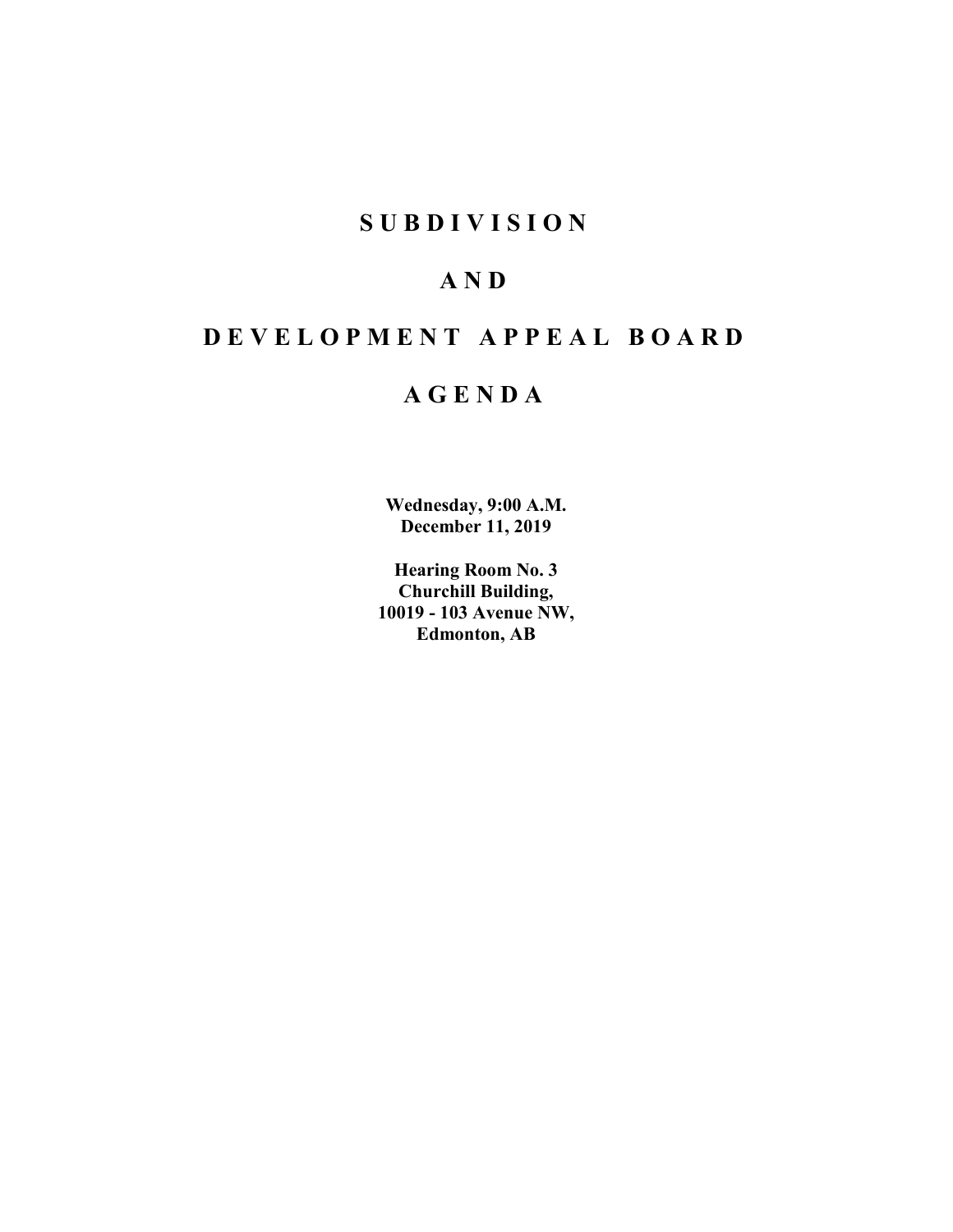## **SUBDIVISION AND DEVELOPMENT APPEAL BOARD HEARING ROOM NO. 3**

| $9.00 \text{ A M}$ | $SDAB-D-19-219$ |                                                                                                                       |
|--------------------|-----------------|-----------------------------------------------------------------------------------------------------------------------|
|                    |                 | Change the Use from a General Retail store to a<br>Cannabis Retail Sales use and to construct<br>interior alterations |
|                    |                 | 10020 - Jasper Avenue NW<br>Project No.: 345820954-002                                                                |
|                    |                 |                                                                                                                       |

*NOTE: Unless otherwise stated, all references to "section numbers" refer to the authority under the Edmonton Zoning Bylaw 12800.*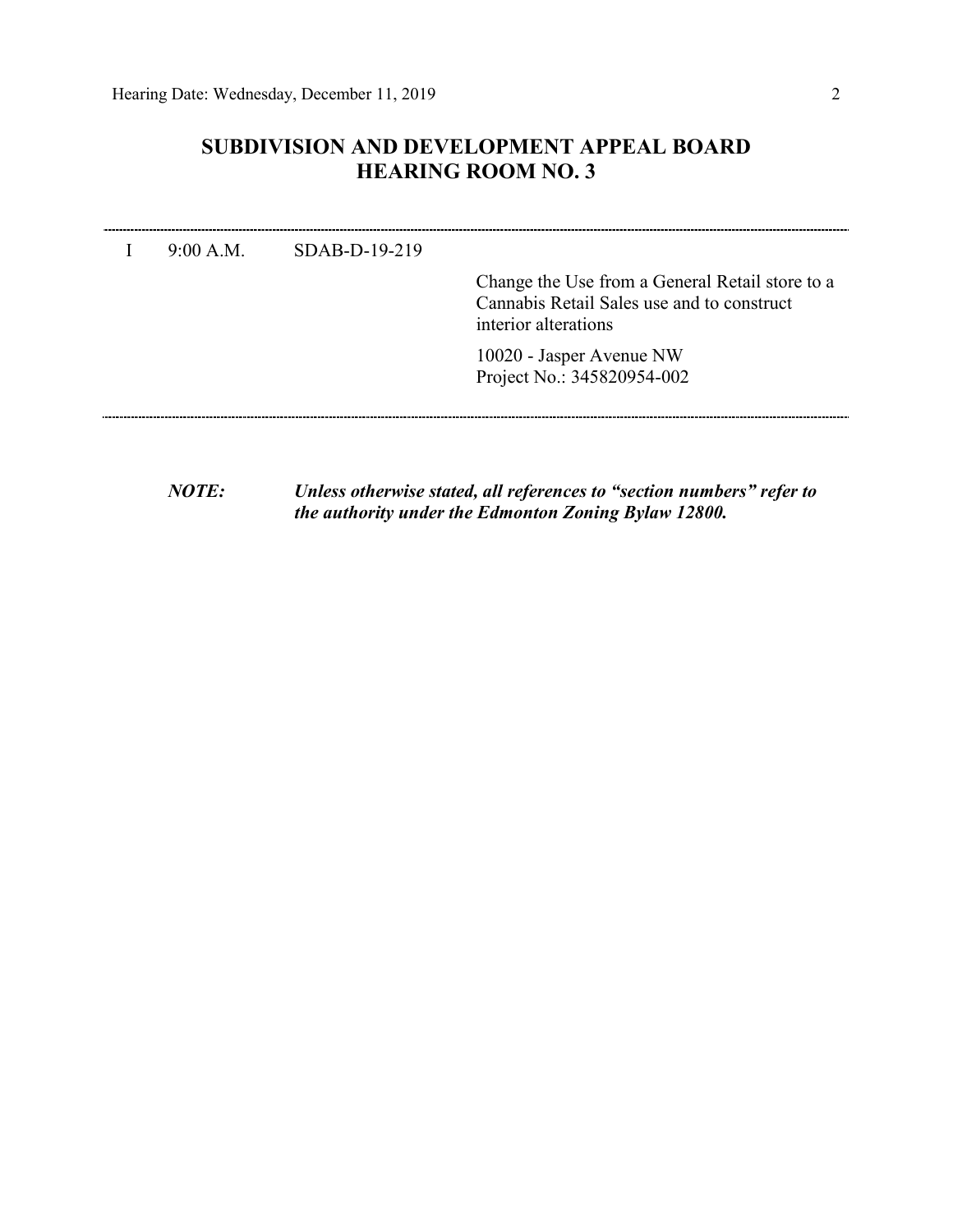| <u>ITEM I: 9:00 A.M.</u> |                                                        | <b>FILE: SDAB-D-19-219</b>                                                                                            |  |  |
|--------------------------|--------------------------------------------------------|-----------------------------------------------------------------------------------------------------------------------|--|--|
|                          | AN APPEAL FROM THE DECISION OF THE DEVELOPMENT OFFICER |                                                                                                                       |  |  |
|                          | <b>APPELLANT:</b>                                      |                                                                                                                       |  |  |
|                          | <b>APPLICATION NO.:</b>                                | 345820954-002                                                                                                         |  |  |
|                          | <b>APPLICATION TO:</b>                                 | Change the Use from a General Retail<br>store to a Cannabis Retail Sales Use and to<br>construct interior alterations |  |  |
|                          | <b>DECISION OF THE</b><br>DEVELOPMENT AUTHORITY:       | Refused                                                                                                               |  |  |
|                          | <b>DECISION DATE:</b>                                  | November 28, 2019                                                                                                     |  |  |
|                          | <b>DATE OF APPEAL:</b>                                 | November 28, 2019                                                                                                     |  |  |
|                          | MUNICIPAL DESCRIPTION<br>OF SUBJECT PROPERTY:          | 10020 - Jasper Avenue NW                                                                                              |  |  |
|                          | <b>LEGAL DESCRIPTION:</b>                              | Condo<br>Common<br>(Plan)<br>Area<br>0425913,1123267,1621940,1922644)                                                 |  |  |
|                          | ZONE:                                                  | (CCA) Core Commercial Arts Zone                                                                                       |  |  |
|                          | <b>OVERLAY:</b>                                        | Downtown Special Area                                                                                                 |  |  |
|                          | <b>STATUTORY PLAN:</b>                                 | Capital City Downtown Plan                                                                                            |  |  |
|                          |                                                        |                                                                                                                       |  |  |

## *Grounds for Appeal*

The Appellant provided the following reasons for appealing the decision of the Development Authority:

1) City wants Jasper Avenue to be Edmonton's Main Street. City wants downtown Edmonton to be Transit Oriented, to be the Primary Destination for Visitors and to be the Senior Friendly Downtown environment. Population has grown from 5,130 people in 1996 to 11,000 people in 2009 and forecasted to be 24,000 people by 2030.

2) Alberta government hopes to double provincial tourism revenue by 2030. Edmonton, the capital city and the primary destination for visitors, will participate and benefit from this increasing inflow of tourists.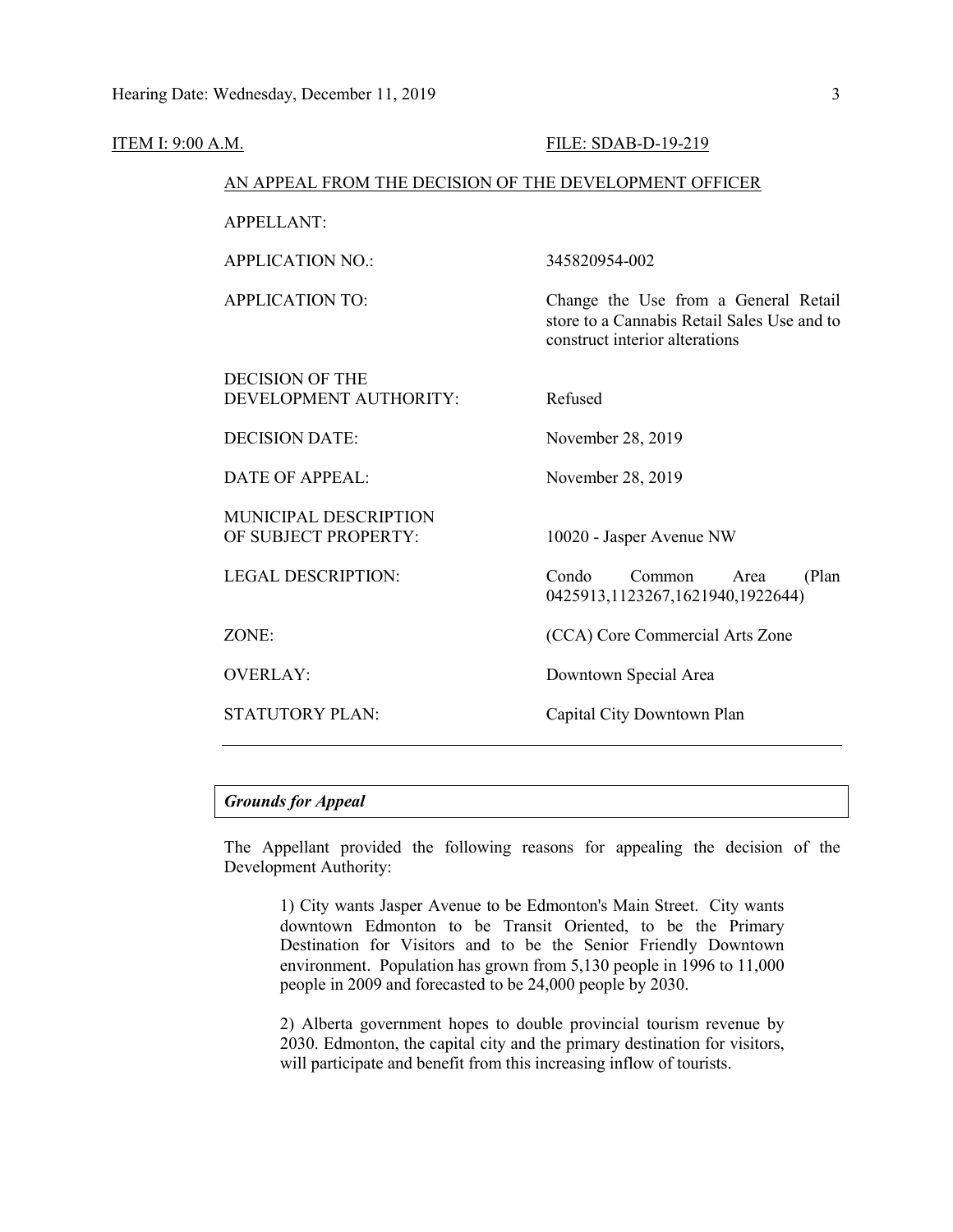### Hearing Date: Wednesday, December 11, 2019 4

3) Central LRT station / New Cambridge Loft entrance is one of the main entrances to connect commuters between buses and trains. The station has served on average 12,695 passengers a day in 2018.

4) New Cambridge Lofts is a commercial / residential condominium situated in the heart of downtown Edmonton on Jasper Avenue. It connects directly to the Central LRT pedway.

5) From public engagement feedback. Many stakeholders provided feedback that walkable commercial areas (main streets, downtown) are desirable locations for cannabis store locations.

6) Using alternative method to measure the distance from the library, the direct door-to-door distance is 205.31 meters and the walking door-todoor distance is 399.48 meters.

7) Using alternative method to measure the distance from the nearest cannabis store, the walking door-to-door distance via the Pedway is 202.86 meters and via the Street is 203.06 meters.

8) Black market cannabis still doing a smoking business and you can find them in every corner in downtown core.

9) Alberta Cannabis Framework sets the stage for responsible cannabis use in our province and outlines our four policy priorities:

- 1. keeping cannabis out of the hands of children and youth
- 2. protecting safety on roads, in workplaces and in public spaces
- 3. protecting public health
- 4. limiting the illegal market for cannabis

10) The proposed store will help limiting the illegal market for cannabis. Shrinking the black market also keeps cannabis out of the hands of children and youth.

11) The proposed site is surrounded by hair salon, breakfast and take/out restaurants, chiropractor clinic, lawyer office, nail spa, convenience store and liquor store. The businesses are well diverisfied and the proposed cannabis store will draw more foot traffic to the existing market.

12) AGLC is the sole operator of the online cannabis store. Private retail operators serves the local customers. The proposed site represents the hybrid solution to serve Transit Oriented commuters. When users are not comfortable with mail orders and do not want to make a separate trip to purchase cannabis products, visiting a store connected directly to a LRT station could be their preference, specially in the Winter time.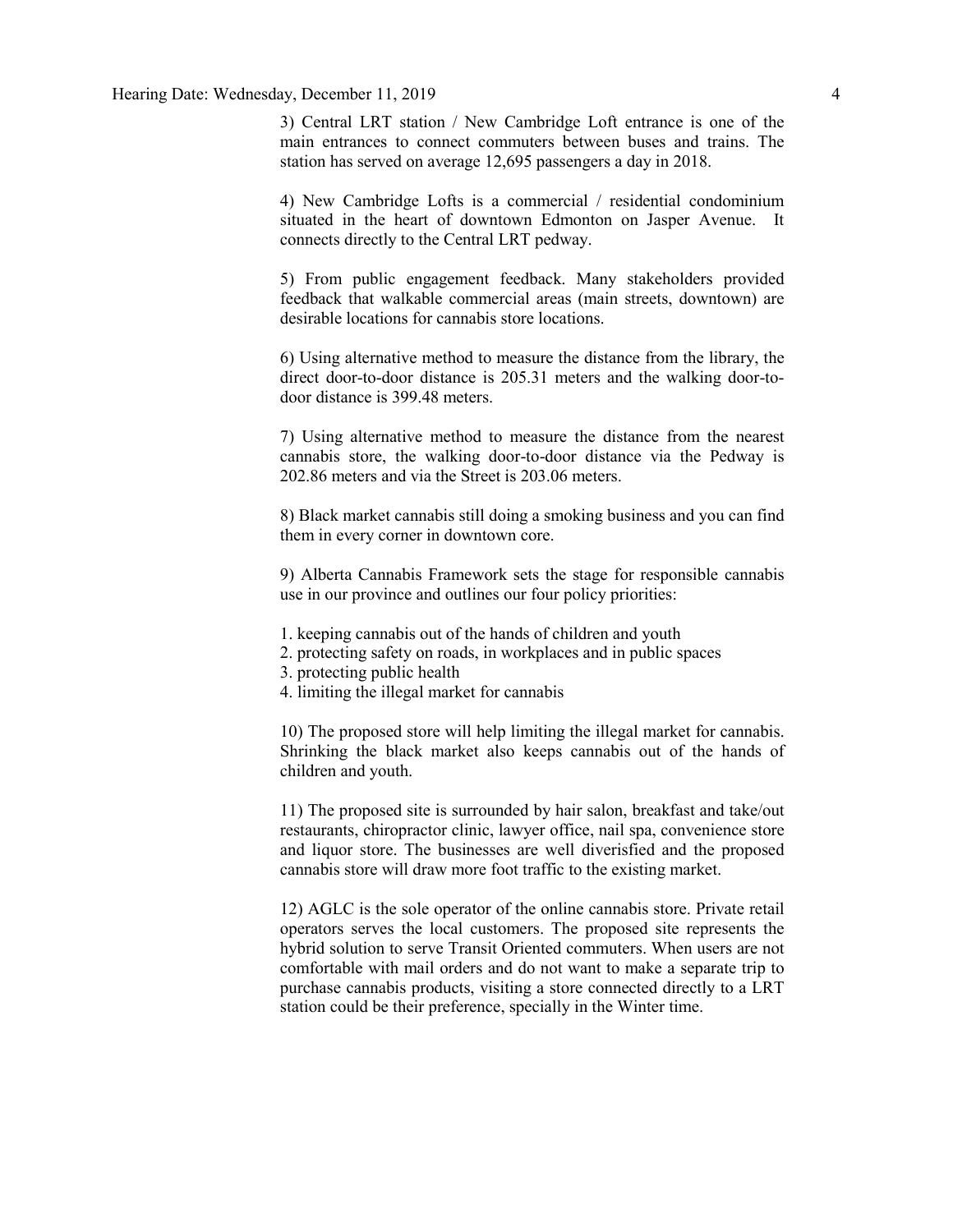#### *General Matters*

## **Appeal Information:**

The *Municipal Government Act*, RSA 2000, c M-26 states the following:

#### **Grounds for Appeal**

**685(1)** If a development authority

- (a) fails or refuses to issue a development permit to a person,
- (b) issues a development permit subject to conditions, or
- (c) issues an order under section 645,

the person applying for the permit or affected by the order under section 645 may appeal to the subdivision and development appeal board.

### **Appeals**

**686(1)** A development appeal to a subdivision and development appeal board is commenced by filing a notice of the appeal, containing reasons, with the board,

- (a) in the case of an appeal made by a person referred to in section 685(1)
	- (i) with respect to an application for a development permit,
		- (A) within 21 days after the date on which the written decision is given under section 642, […]

#### **Hearing and Decision**

**687(3)** In determining an appeal, the subdivision and development appeal board

…

- (a.1) must comply with the land use policies;
- (a.2) subject to section 638, must comply with any applicable statutory plans;
- (a.3) subject to clauses (a.4) and (d), must comply with any land use bylaw in effect;
- (a.4) must comply with the applicable requirements of the regulations under the *Gaming, Liquor and Cannabis Act* respecting the location of premises described in a cannabis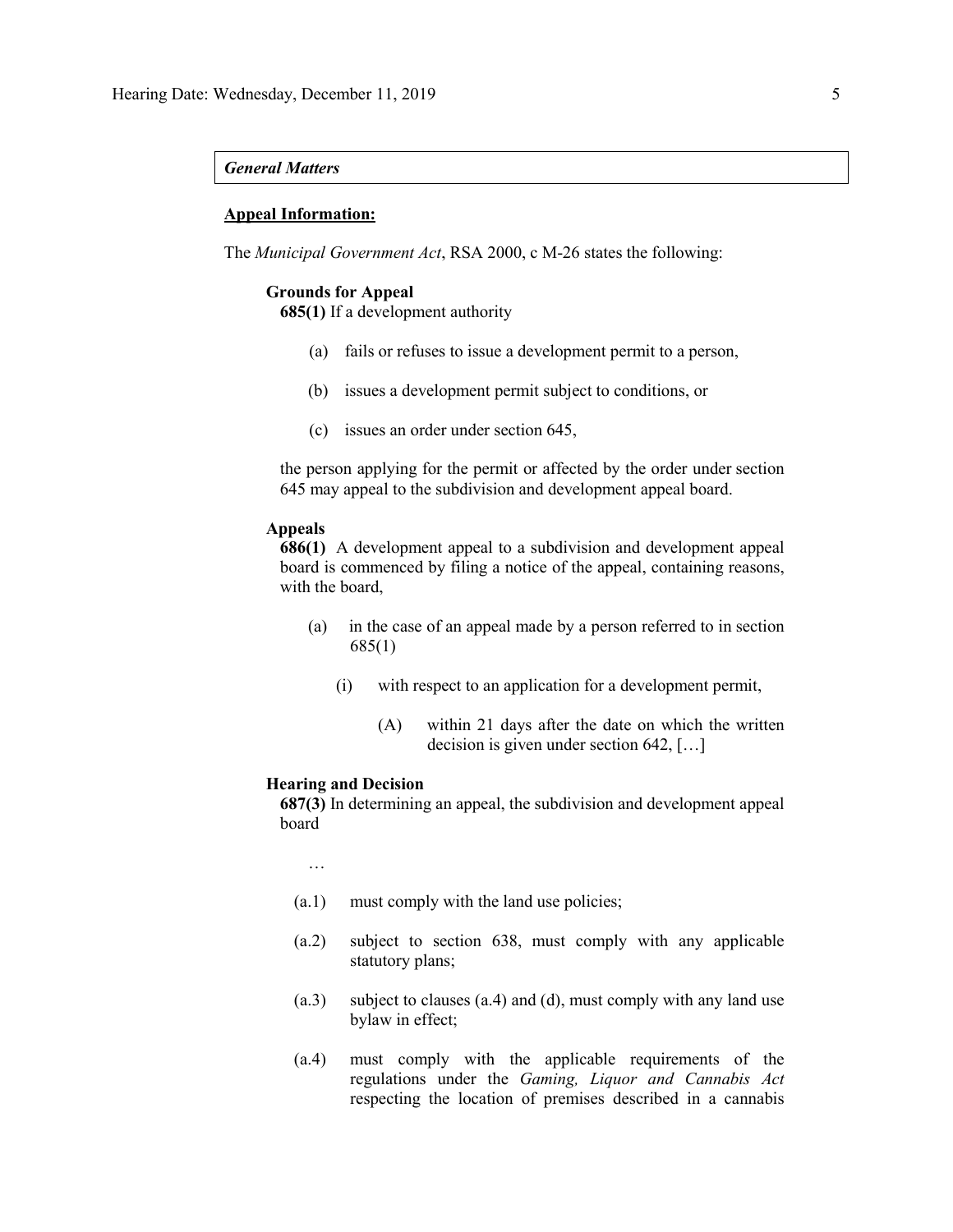licence and distances between those premises and other premises;

- …
- (c) may confirm, revoke or vary the order, decision or development permit or any condition attached to any of them or make or substitute an order, decision or permit of its own;
- (d) may make an order or decision or issue or confirm the issue of a development permit even though the proposed development does not comply with the land use bylaw if, in its opinion,
	- (i) the proposed development would not
		- (A) unduly interfere with the amenities of the neighbourhood, or
		- (B) materially interfere with or affect the use, enjoyment or value of neighbouring parcels of land,

and

(ii) the proposed development conforms with the use prescribed for that land or building in the land use bylaw.

## **General Provisions from the** *Edmonton Zoning Bylaw:*

Under section 910.5(2)(e), **Cannabis Retail Sales** is a **Permitted Use** in the **(CCA) Core Commercial Arts Zone**.

Under section 7.4(9), **Cannabis Retail Sales** means:

development used for the retail sale of Cannabis that is authorized by provincial or federal legislation. This Use may include retail sales of Cannabis accessories. This Use does not include Cannabis Production and Distribution.

Under section 6.1, **Cannabis** means:

a cannabis plant and anything referred to in subsection (a) of this definition but does not include anything referred to in subsection (b) of this definition:

- a. Cannabis includes:
	- i. any part of a cannabis plant, including the phytocannabinoids produced by, or found in, such a plant, regardless of whether that part has been processed or not, other than a part of the plant referred to in subsection (b) of this definition.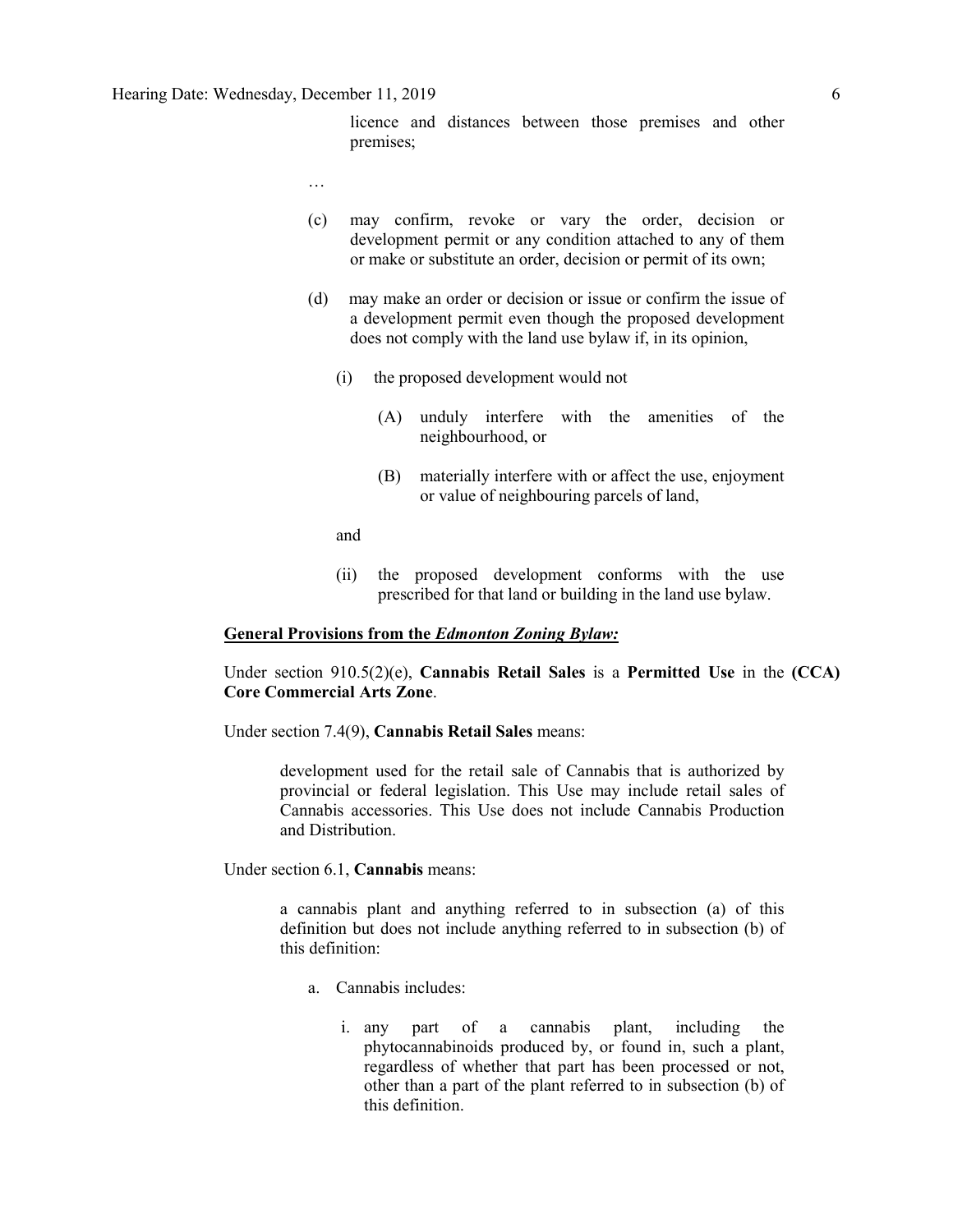- ii. any substance or mixture of substances that contains or has on it any part of such a plant;
- iii. any substance that is identical to any phytocannabinoid produced by, or found in, such a plant, regardless of how the substance was obtained.
- b. Notwithstanding subsection (a) of this definition, Cannabis does not include:
	- i. a non-viable seed of a cannabis plant;
	- ii. a mature stalk, without any leaf, flower, seed or branch, of such plant;
	- iii. fibre derived from a stalk referred in subsection (b)(ii) of this definition; and
	- iv. the root or any part of the root of such a plant.

Section 910.5(1) states that the **General Purpose** of the **(CCA) Core Commercial Arts Zone** is:

to provide a Zone for a variety of high density and quality development that accommodates office, retail, service, institutional, residential, arts and entertainment Uses and meet the Use objectives for the Commercial Cultural Core. The intent is to further strengthen the Downtown's central area by providing continuous retail at ground level, enhancing arts and entertainment activities, accommodating Residential Uses and making the Core more pedestrian friendly.

Section 910.1 states that the **General Purpose** of the **Downtown Special Area Zoning Regulations** is:

to designate the Downtown area as a Special Area and to adopt the following land use regulations to achieve the objectives of the Capital City Downtown Plan.

*Section 70 – Cannabis Retail Sales*

- **1. Any Cannabis Retail Sales shall not be located less than 200 m from any other Cannabis Retail Sales. For the purposes of this subsection only:**
	- **a. the [200 m](javascript:void(0);) separation distance shall be measured from the closest point of the Cannabis Retail Sales Use to the closest point of any other approved Cannabis Retail Sales Use;**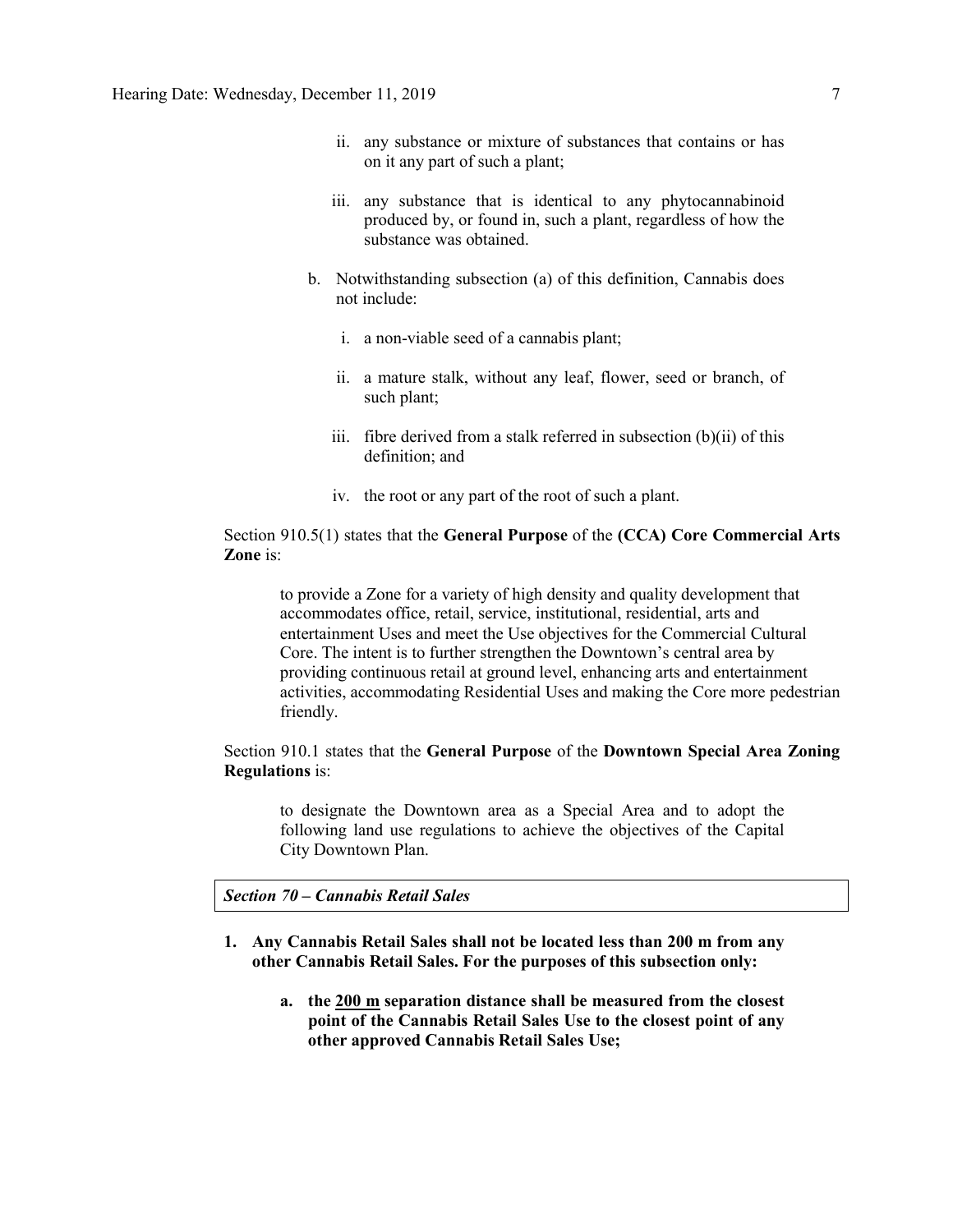- b. A Development Officer shall not grant a variance to reduce the separation distance by more than [20 m](javascript:void(0);) in compliance with [Section](https://webdocs.edmonton.ca/InfraPlan/zoningbylaw/ZoningBylaw/Part1/Administrative/11__Authority_and_Responsibility_of_the_Development_Officer.htm)  [11;](https://webdocs.edmonton.ca/InfraPlan/zoningbylaw/ZoningBylaw/Part1/Administrative/11__Authority_and_Responsibility_of_the_Development_Officer.htm) and
- c. The issuance of a Development Permit which contains a variance to separation distance as described in  $70(1)(b)$  shall be issued as a Class B Discretionary Development.

### **2. Any Site containing Cannabis Retail Sales shall not be located less than:**

- **a. [200 m](javascript:void(0);) from any Site being used for a public library, at the time of the application for the Development Permit for the Cannabis Retail Sales; and**
- b. [100 m](javascript:void(0);) from any Site being used for Community Recreation Services Use, a community recreation facility or as public lands at the time of application for the Development Permit for the Cannabis Retail Sales.
- 3. For the purposes of subsection 2:
	- a. separation distances shall be measured from the closest point of the subject Site boundary to the closest point of another Site boundary, and shall not be measured from Zone boundaries or from the edges of structures;
	- b. the term "public library" is limited to the collection of literary, artistic, musical and similar reference materials and learning resources in the form of books, electronic files, computers, manuscripts, recordings and films for public use, and does not include private libraries, museums or art galleries.
	- c. the term "community recreation facilities" means indoor municipal facilities used primarily by members of the public to participate in recreational activities conducted at the facilities, as per the Municipal Government Act; and
	- d. the term "public lands" is limited to Sites zoned [AP,](https://webdocs.edmonton.ca/InfraPlan/zoningbylaw/ZoningBylaw/Part2/Urban/530_(AP)_Public_Parks_Zone.htm) and Sites zoned [A.](https://webdocs.edmonton.ca/InfraPlan/zoningbylaw/ZoningBylaw/Part2/Urban/540_(A)_Metropolitan_Recreation_Zone.htm)
- 4. Subsection 105(3) of the Gaming, Liquor and Cannabis Regulation, is expressly varied by the following:
	- a. any Site containing a Cannabis Retail Sales shall not be located less than:

## *Public or private education*

i. [200 m](javascript:void(0);) from a Site being used for public or private education, at the time of the application for the Development Permit for the Cannabis Retail Sales;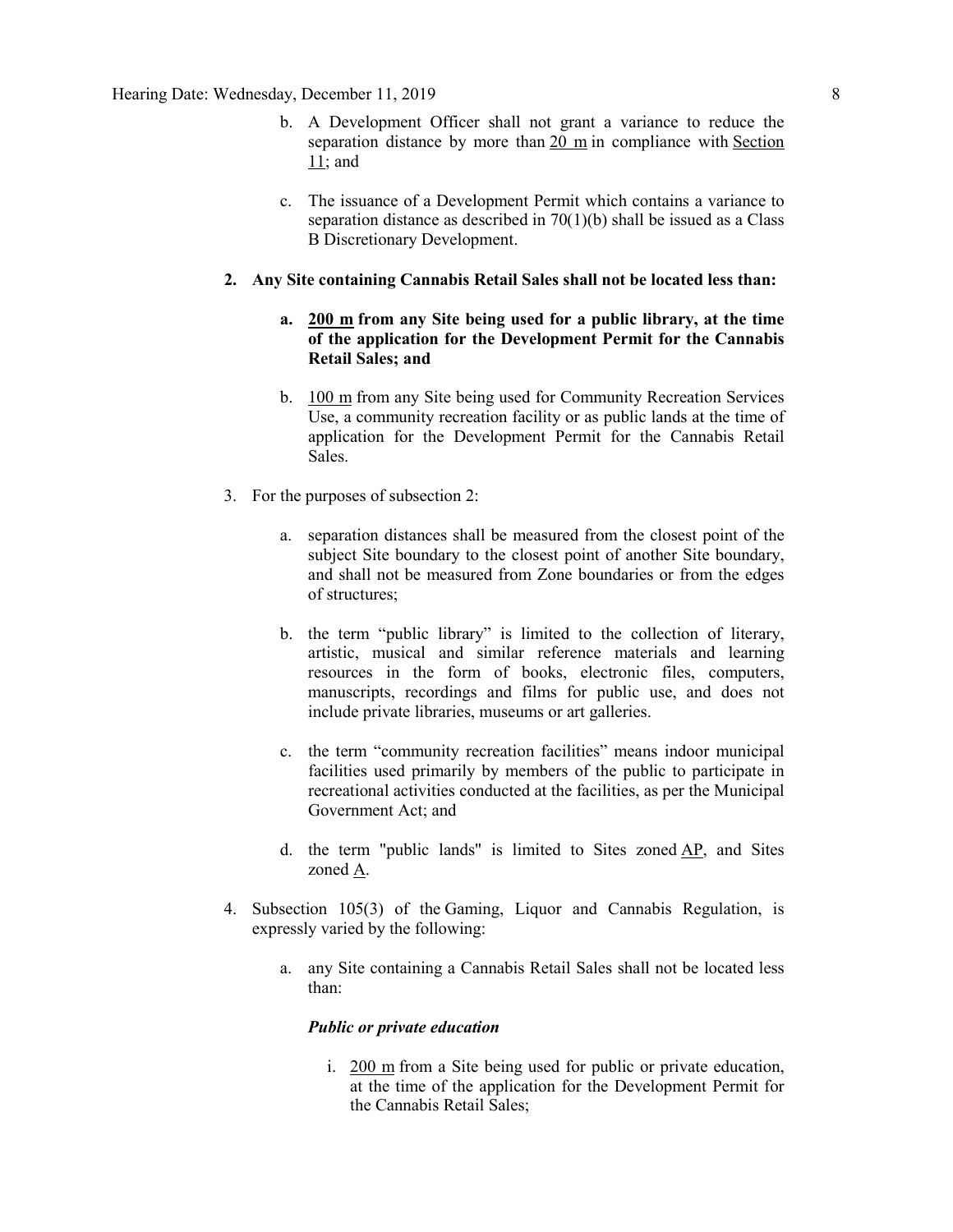#### *Provincial health care facility*

ii. [100 m](javascript:void(0);) from a Site being used for a provincial health care facility at the time of the application for the Development Permit for the Cannabis Retail Sales; and

### *School reserve or municipal and school reserve*

iii. [100 m](javascript:void(0);) from a Site designated as school reserve or municipal and school reserve at the time of the application for the Development Permit for the Cannabis Retail Sales.

### *Measurement of Separation Distances*

b. For the purposes of this subsection, separation distances shall be measured from the closest point of the subject Site boundary to the closest point of another Site boundary, and shall not be measured from Zone boundaries or from the edges of structures.

## *Sites Greater than Two Hectares*

- c. For Sites that are greater than  $2.0$  ha in size and zoned either [CSC](https://webdocs.edmonton.ca/InfraPlan/zoningbylaw/ZoningBylaw/Part2/Commercial/320_(CSC)_Shopping_Centre_Zone.htm) or [DC2,](https://webdocs.edmonton.ca/InfraPlan/zoningbylaw/ZoningBylaw/Part2/Direct/720_(DC2)_Site_Specific_Development_Control_Provision.htm) that do not contain a public library at the time of application for the Development Permit for the Cannabis Retail Sales:
	- i. Subsection 70(2), and 70(4)(a) shall not apply; and
	- ii. the distances referred to in Subsection 105(3) of the *Gaming, Liquor and Cannabis Regulation* shall be expressly varied to 0 m.
- d. For the purposes of subsection  $70(4)(a)(i)$ , the term "public or private" education" means a school as defined in subsection  $(1)(y)(i)$  and (1)(y)(ii) of the *School Act (as amended from time to time).*

## **5. Notwithstanding [Section 11](https://webdocs.edmonton.ca/InfraPlan/zoningbylaw/ZoningBylaw/Part1/Administrative/11__Authority_and_Responsibility_of_the_Development_Officer.htm) of this Bylaw, a Development Officer shall not grant a variance to subsection 70(2), 70(3)(a) or 70(4).**

## **Design Requirements**

- 6. Cannabis Retail Sales shall include design elements that readily allow for natural surveillance to promote a safe urban environment, where applicable and to the satisfaction of the Development Officer, including the following requirements:
	- a. customer access to the store is limited to a storefront that is visible from the street other than a Lane, or a shopping centre parking lot, or mall access that allows visibility from the interior of the mall into the store;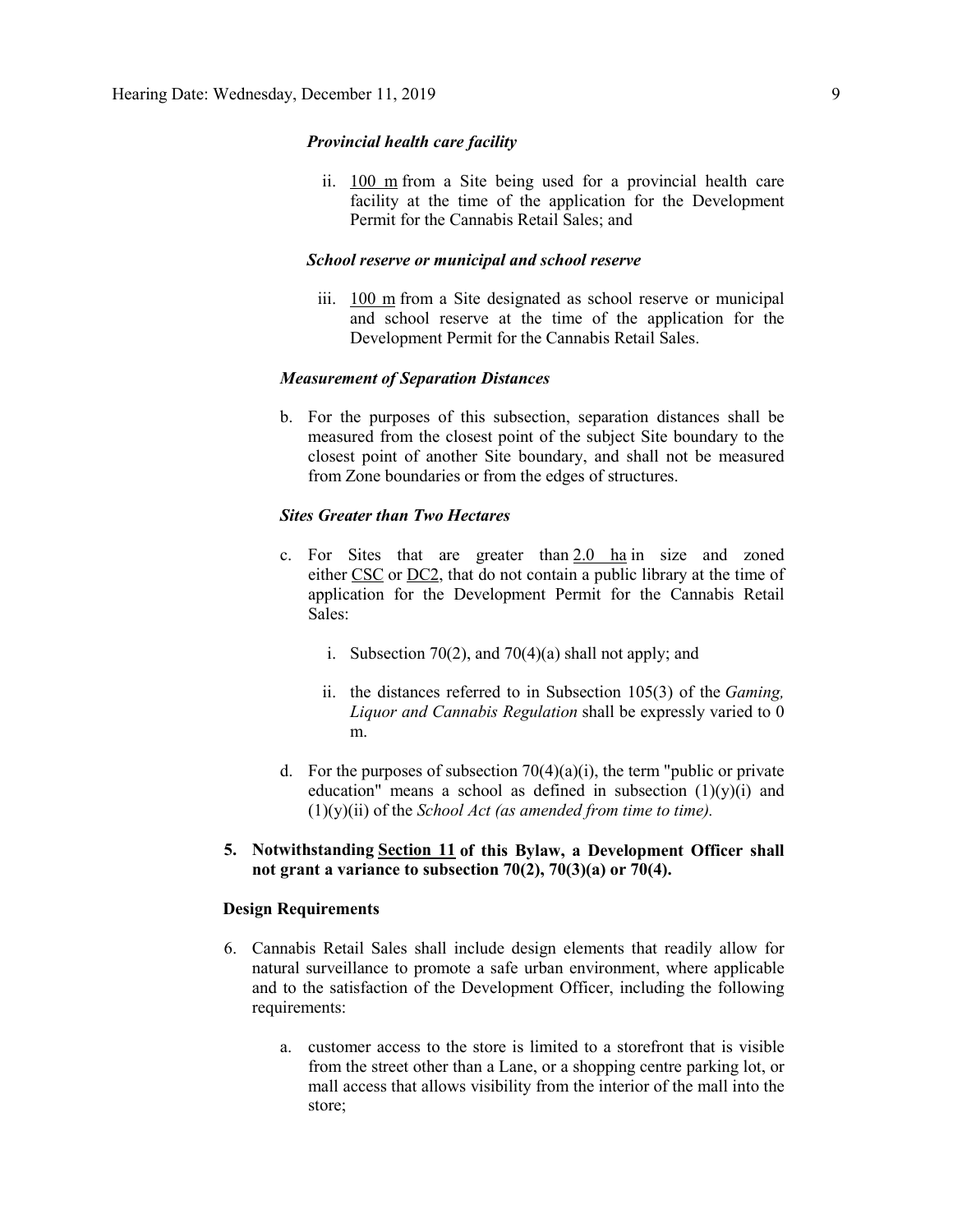- b. the exterior of all stores shall have ample transparency from the street;
- c. Any outdoor lighting shall be designed to ensure a well-lit environment for pedestrians and illumination of the property; and
- d. Landscaping shall be low-growing shrubs or deciduous trees with a high canopy at maturity to maintain natural surveillance.

## **Development Officer's Determination**

**The proposed Cannabis Retail Store does not comply with the minimum setback requirement from a Cannabis Retail Sales location and a Public Library (Stanley A Milner Library) (Section 70.1 & 70.2):**

**Section 70.1 (Separation from another Cannabis Retail Sales) Required Setback: 200 m Proposed Setback: 40 m Deficient by 160 m**

**Section 70.2 (Separation from a Public Library) Required Setback: 200 m Proposed Setback: 110 m Deficient by 90 m**

**Under Sections 70.1(b) and 70.5 of the Zoning Bylaw, the Development Officer is prohibited from granting a variance to the minimum setback to allow for the proposed Cannabis Retail Store.** [unedited]

*Previous Subdivision and Development Appeal Board Decision*

| <b>Application Number</b> | <b>Description</b>        | <b>Decision</b>                                                                                      |
|---------------------------|---------------------------|------------------------------------------------------------------------------------------------------|
| SDAB-D-17-051             | To change the Use from    | April 13, 2017; The appeal is                                                                        |
|                           | General Retail Stores Use | ALLOWED and the decision                                                                             |
|                           | and to Major Alcohol      | of the Development Authority                                                                         |
|                           | Sales Building $\Box$     | REVOKED.<br>The<br><b>1S</b>                                                                         |
|                           |                           | development is GRANTED as                                                                            |
|                           |                           | applied for<br>the<br>to                                                                             |
|                           |                           | Development Authority.                                                                               |
|                           |                           | In granting the development<br>the following variance to the<br>Edmonton Zoning Bylaw is<br>allowed: |
|                           |                           | 1. Section 85.1, which states                                                                        |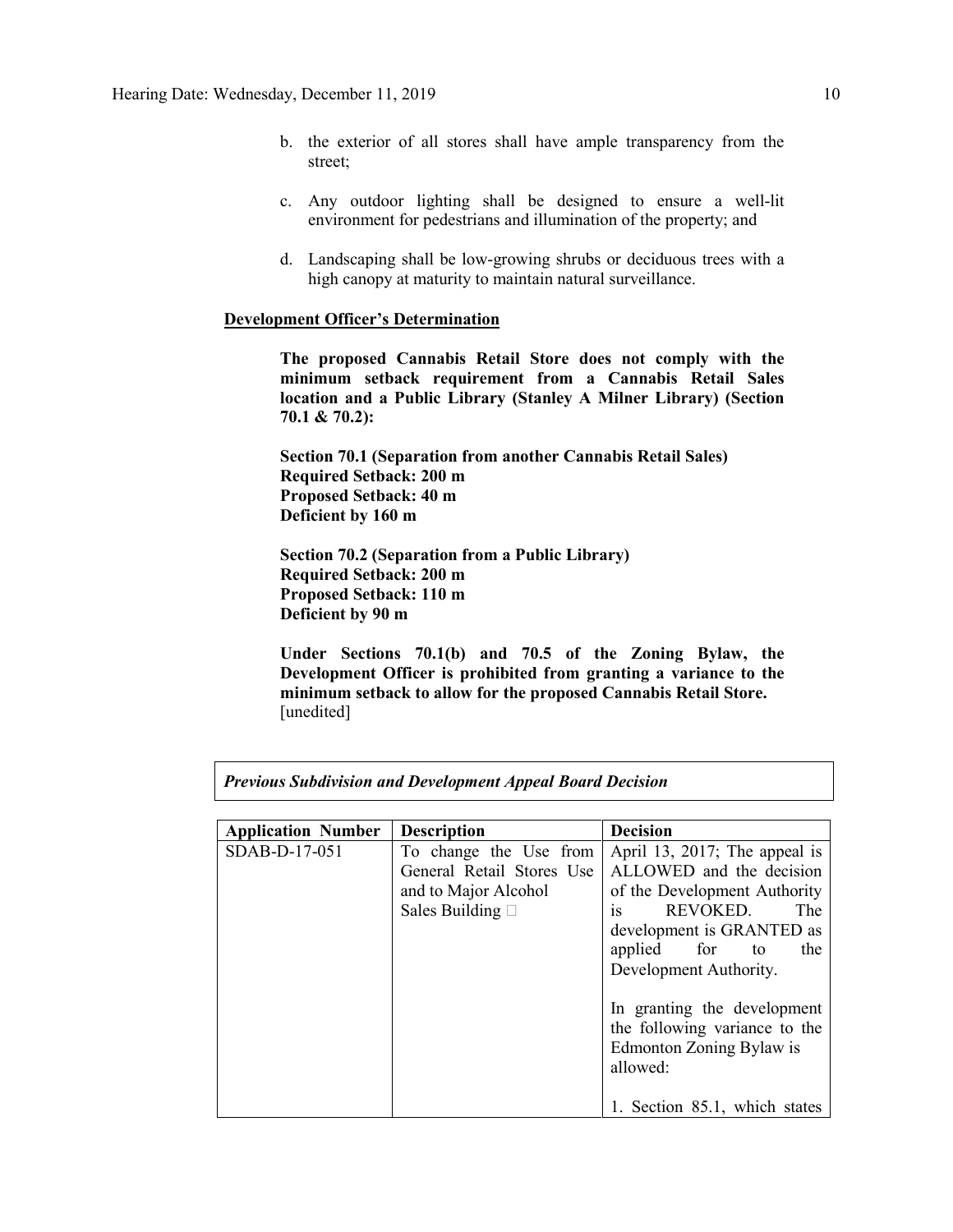| that any Major Alcohol Sales   |
|--------------------------------|
| or Minor Alcohol Sales         |
| shall not be located less than |
| 500 metres from any other      |
| Major Alcohol Sales or         |
| Minor Alcohol Sales, is        |
| waived.                        |

## Notice to Applicant/Appellant

Provincial legislation requires that the Subdivision and Development Appeal Board issue its official decision in writing within fifteen days of the conclusion of the hearing.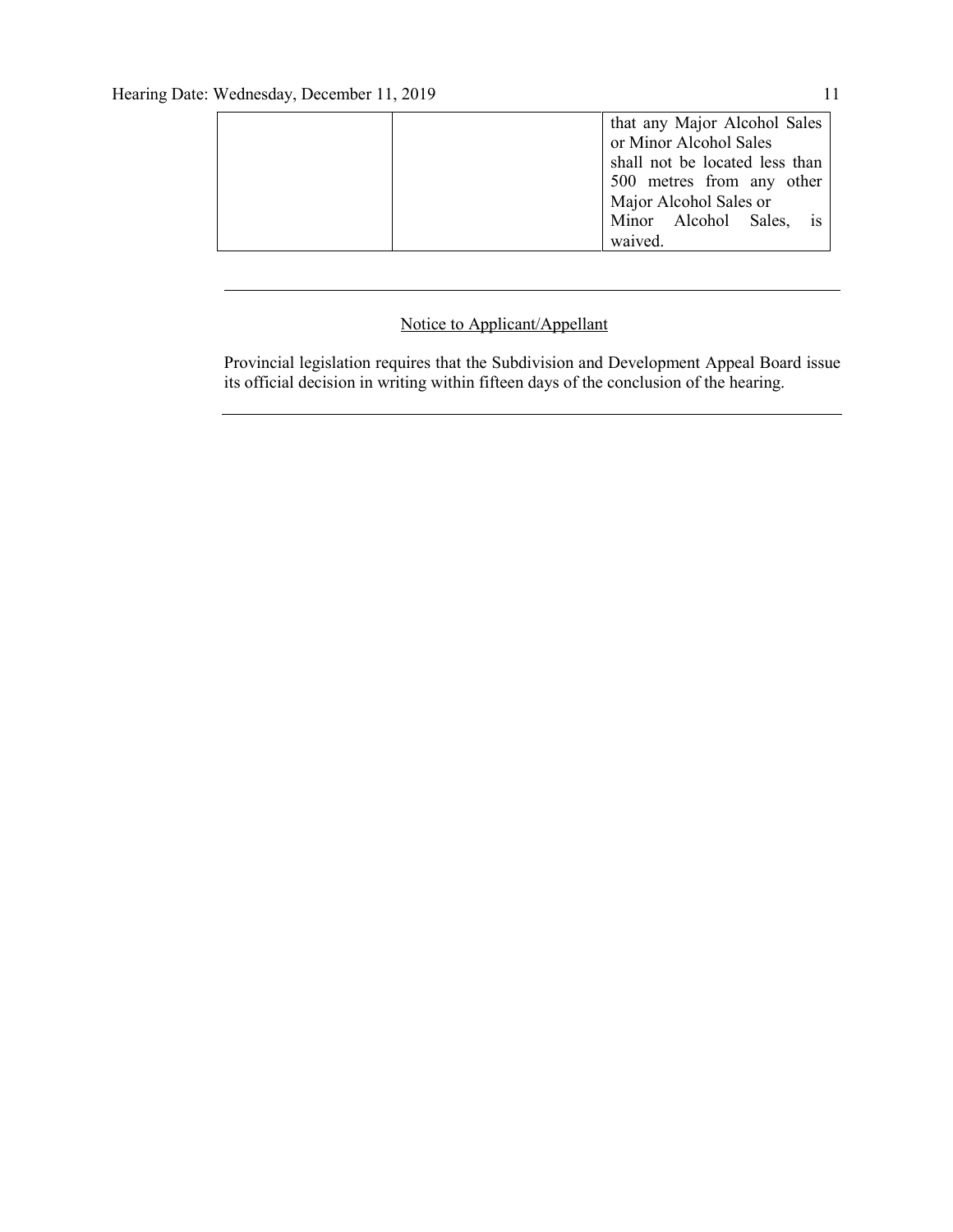|                                                                                                                                                                                                | Project Number: 345820954-002<br><b>Application Date:</b><br>NOV 04, 2019                                                     |  |  |  |  |  |  |
|------------------------------------------------------------------------------------------------------------------------------------------------------------------------------------------------|-------------------------------------------------------------------------------------------------------------------------------|--|--|--|--|--|--|
| <b>monton</b>                                                                                                                                                                                  | Printed:<br>November 29, 2019 at 8:31 AM                                                                                      |  |  |  |  |  |  |
| <b>Application for</b>                                                                                                                                                                         | Page:<br>$1$ of $2$                                                                                                           |  |  |  |  |  |  |
| <b>Major Development Permit</b>                                                                                                                                                                |                                                                                                                               |  |  |  |  |  |  |
| This document is a Development Permit Decision for the development application described below.                                                                                                |                                                                                                                               |  |  |  |  |  |  |
| Applicant<br>Property Address(es) and Legal Description(s)                                                                                                                                     |                                                                                                                               |  |  |  |  |  |  |
| 10020 - JASPER AVENUE NW                                                                                                                                                                       |                                                                                                                               |  |  |  |  |  |  |
|                                                                                                                                                                                                | Condo Common Area (Plan<br>0425913,1123267,1621940,1922644)                                                                   |  |  |  |  |  |  |
|                                                                                                                                                                                                | <b>Specific Address(es)</b>                                                                                                   |  |  |  |  |  |  |
|                                                                                                                                                                                                | Suite:<br>1B, 10020 - JASPER AVENUE NW                                                                                        |  |  |  |  |  |  |
|                                                                                                                                                                                                | Entryway: 10020 - JASPER AVENUE NW                                                                                            |  |  |  |  |  |  |
|                                                                                                                                                                                                | Building: 10024 - JASPER AVENUE NW                                                                                            |  |  |  |  |  |  |
| <b>Scope of Application</b>                                                                                                                                                                    |                                                                                                                               |  |  |  |  |  |  |
| To Change the Use from a General Retail store to a Cannabis Retail Sales use and to construct interior alterations.                                                                            |                                                                                                                               |  |  |  |  |  |  |
| <b>Permit Details</b>                                                                                                                                                                          |                                                                                                                               |  |  |  |  |  |  |
| Class of Permit:                                                                                                                                                                               | <b>Contact Person:</b>                                                                                                        |  |  |  |  |  |  |
| Gross Floor Area (sq.m.):                                                                                                                                                                      | Lot Grading Needed?: N                                                                                                        |  |  |  |  |  |  |
| New Sewer Service Required: N                                                                                                                                                                  | NumberOfMainFloorDwellings:                                                                                                   |  |  |  |  |  |  |
| Site Area (sq. m.):                                                                                                                                                                            | Stat. Plan Overlay/Annex Area: (none)                                                                                         |  |  |  |  |  |  |
| I/We certify that the above noted details are correct.                                                                                                                                         |                                                                                                                               |  |  |  |  |  |  |
| Applicant signature:                                                                                                                                                                           |                                                                                                                               |  |  |  |  |  |  |
| <b>Development Application Decision</b><br>Refused                                                                                                                                             |                                                                                                                               |  |  |  |  |  |  |
| Issue Date: Nov 28, 2019 Development Authority: CHOW, STEPHEN                                                                                                                                  |                                                                                                                               |  |  |  |  |  |  |
|                                                                                                                                                                                                |                                                                                                                               |  |  |  |  |  |  |
| <b>Reason for Refusal</b>                                                                                                                                                                      |                                                                                                                               |  |  |  |  |  |  |
| and a Public Library (Stanley A Milner Library) (Section 70.1 & 70.2):                                                                                                                         | The proposed Cannabis Retail Store does not comply with the minimum setback requirement from a Cannabis Retail Sales location |  |  |  |  |  |  |
| Section 70.1 (Separation from another Cannabis Retail Sales)                                                                                                                                   |                                                                                                                               |  |  |  |  |  |  |
| Required Setback: 200 m<br>Proposed Setback: 40 m                                                                                                                                              |                                                                                                                               |  |  |  |  |  |  |
| Deficient by 160 m                                                                                                                                                                             |                                                                                                                               |  |  |  |  |  |  |
|                                                                                                                                                                                                |                                                                                                                               |  |  |  |  |  |  |
| Section 70.2 (Separation from a Public Library)<br>Required Setback: 200 m                                                                                                                     |                                                                                                                               |  |  |  |  |  |  |
| Proposed Setback: 110 m                                                                                                                                                                        |                                                                                                                               |  |  |  |  |  |  |
| Deficient by 90 m                                                                                                                                                                              |                                                                                                                               |  |  |  |  |  |  |
| Under Sections 70.1(b) and 70.5 of the Zoning Bylaw, the Development Officer is prohibited from granting a variance to the<br>minimum setback to allow for the proposed Cannabis Retail Store. |                                                                                                                               |  |  |  |  |  |  |
| <b>Rights of Appeal</b>                                                                                                                                                                        |                                                                                                                               |  |  |  |  |  |  |
|                                                                                                                                                                                                | The Applicant has the right of appeal within 21 days after the date on which the decision is made, as outlined in Section 683 |  |  |  |  |  |  |
| through 689 of the Municipal Government Act.                                                                                                                                                   |                                                                                                                               |  |  |  |  |  |  |
| Maior Dev Application Fee<br>\$5,600,00<br>\$5,600,00                                                                                                                                          | 06261592<br>Nov 04 2019                                                                                                       |  |  |  |  |  |  |
| <b>THIS IS NOT A PERMIT</b>                                                                                                                                                                    |                                                                                                                               |  |  |  |  |  |  |
|                                                                                                                                                                                                |                                                                                                                               |  |  |  |  |  |  |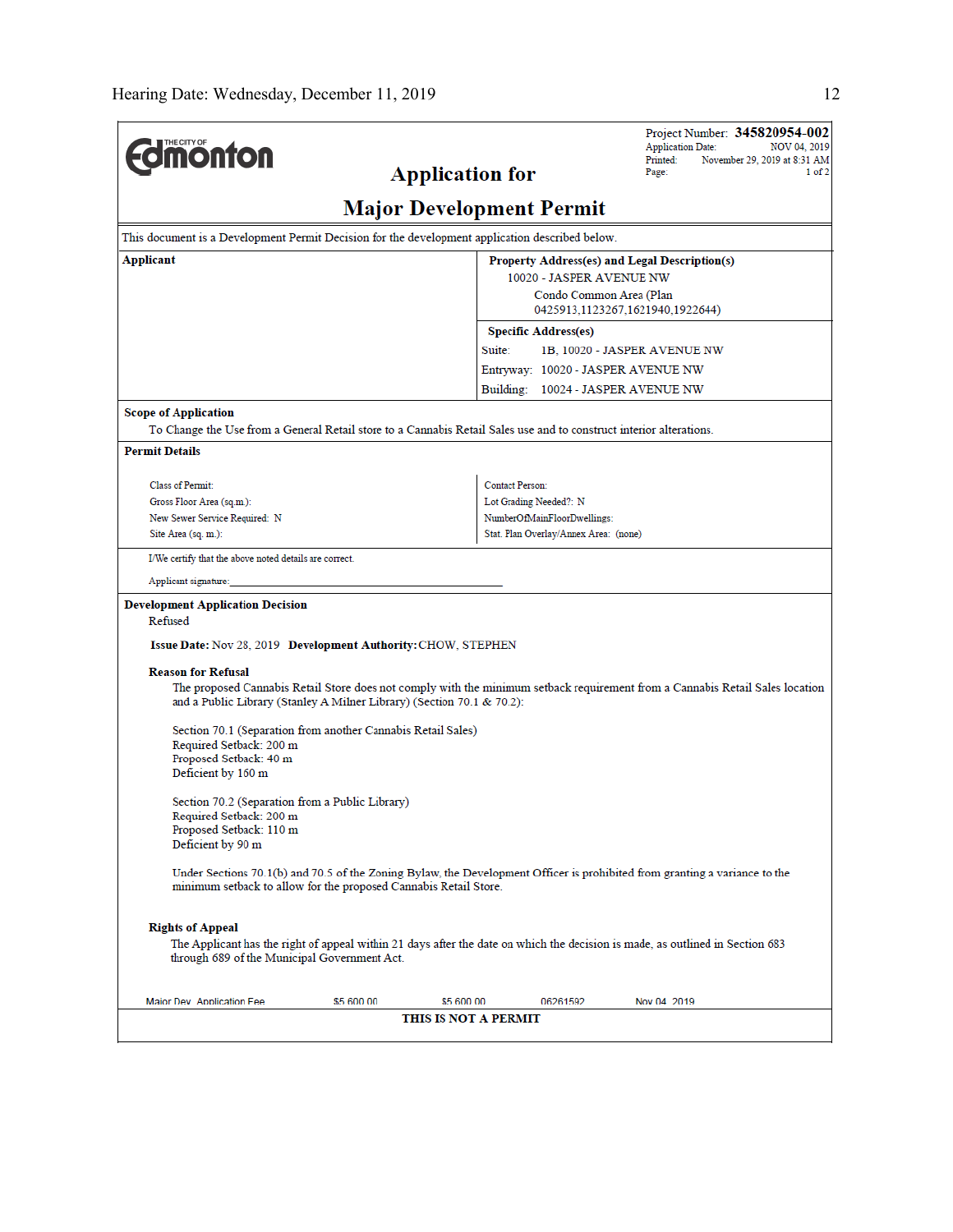| <b>Edition fon</b>                                        |                                           |                                  |                 | Project Number: 345820954-002<br><b>Application Date:</b><br>NOV 04, 2019 |  |  |  |
|-----------------------------------------------------------|-------------------------------------------|----------------------------------|-----------------|---------------------------------------------------------------------------|--|--|--|
|                                                           |                                           | <b>Application for</b>           |                 | Printed:<br>November 29, 2019 at 8:31 AM<br>Page:<br>$2$ of $2$           |  |  |  |
|                                                           |                                           |                                  |                 |                                                                           |  |  |  |
| Fees                                                      | <b>Major Development Permit</b>           |                                  |                 |                                                                           |  |  |  |
| major proxis sppinoadori i ou<br><b>Total GST Amount:</b> | <b>Fee Amount</b><br>wojowana u<br>\$0.00 | <b>Amount Paid</b><br>wojowana o | <b>Receipt#</b> | <b>Date Paid</b><br><b>The Contract Contract</b>                          |  |  |  |
| <b>Totals for Permit:</b>                                 | \$5,600.00                                | \$5,600.00                       |                 |                                                                           |  |  |  |
|                                                           |                                           |                                  |                 |                                                                           |  |  |  |
|                                                           |                                           |                                  |                 |                                                                           |  |  |  |
|                                                           |                                           |                                  |                 |                                                                           |  |  |  |
|                                                           |                                           |                                  |                 |                                                                           |  |  |  |
|                                                           |                                           |                                  |                 |                                                                           |  |  |  |
|                                                           |                                           |                                  |                 |                                                                           |  |  |  |
|                                                           |                                           |                                  |                 |                                                                           |  |  |  |
|                                                           |                                           |                                  |                 |                                                                           |  |  |  |
|                                                           |                                           |                                  |                 |                                                                           |  |  |  |
|                                                           |                                           |                                  |                 |                                                                           |  |  |  |
|                                                           |                                           |                                  |                 |                                                                           |  |  |  |
|                                                           |                                           |                                  |                 |                                                                           |  |  |  |
|                                                           |                                           |                                  |                 |                                                                           |  |  |  |
|                                                           |                                           |                                  |                 |                                                                           |  |  |  |
|                                                           |                                           |                                  |                 |                                                                           |  |  |  |
|                                                           |                                           |                                  |                 |                                                                           |  |  |  |
|                                                           |                                           |                                  |                 |                                                                           |  |  |  |
|                                                           |                                           |                                  |                 |                                                                           |  |  |  |
|                                                           |                                           |                                  |                 |                                                                           |  |  |  |
|                                                           |                                           | THIS IS NOT A PERMIT             |                 |                                                                           |  |  |  |
|                                                           |                                           |                                  |                 |                                                                           |  |  |  |